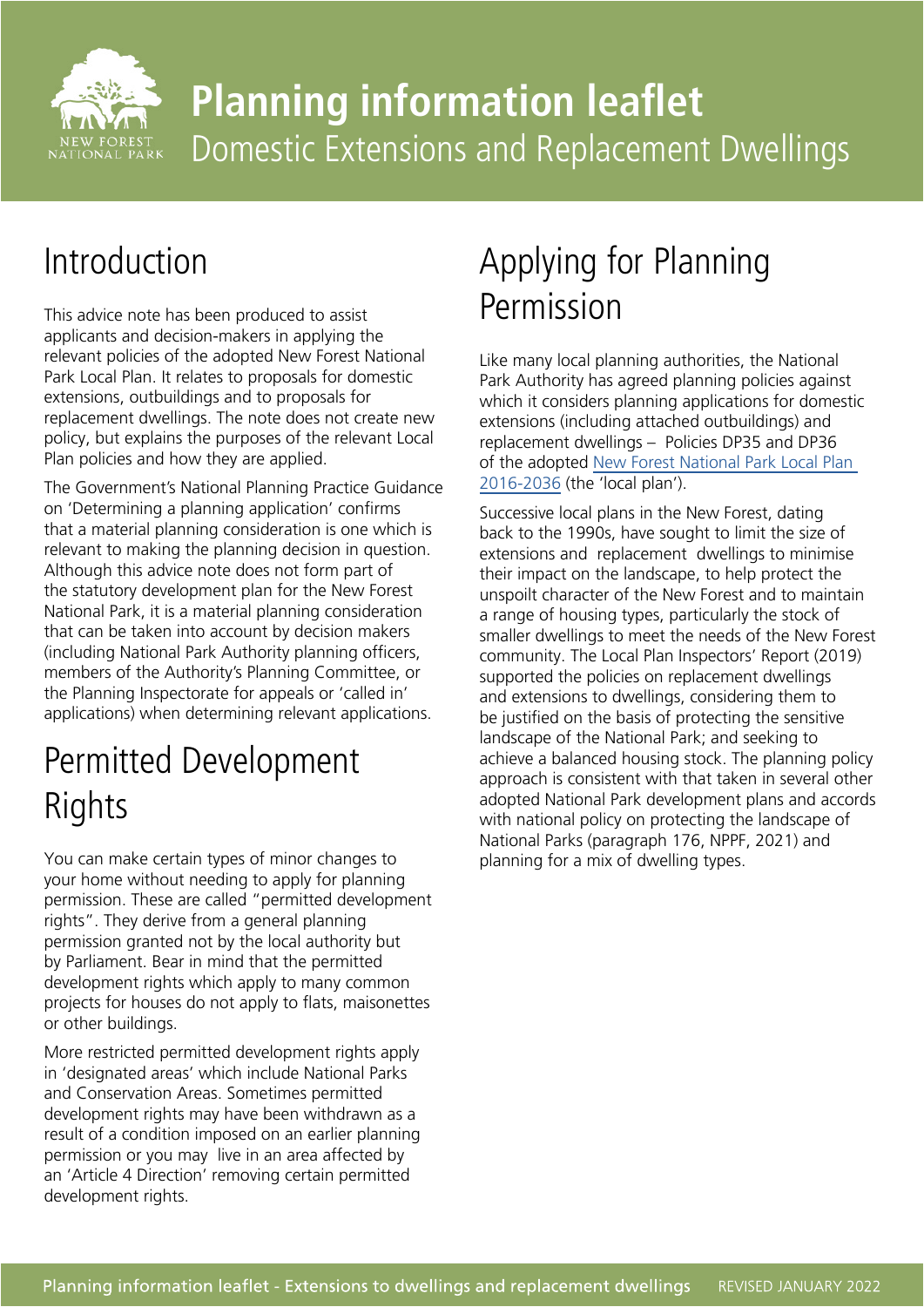# Extensions to Dwellings

Policy DP36 allows householders to extend and improve their homes although there are certain limitations, depending on where you live and whether your home has been extended in the past.

As a general rule, you can extend the habitable floor space of your home by up to 30% providing that other standard planning considerations are met, such as scale, appearance and consideration of impacts on neighbours and the wider area.

But there are two exceptions to the "30% rule":

- 1. If you live within one of the four main villages of Ashurst, Brockenhurst, Lyndhurst or Sway, you can extend your property beyond the 30% but again, normal planning considerations still apply.
- 2. If your property is classed as a 'small dwelling' – which is defined as a dwelling of 80 sq. metres or less – then that can normally only be extended up to a maximum of 100 sq. metres.

The baseline for calculating increases in floor space and defining a 'small dwelling' is 1 July 1982 – this is the baseline date that has been used in nearly all of the New Forest since the 1990s. It applies to all replacement dwellings built after 1 July 1982 as these would have replaced an earlier existing dwelling. There are circumstances when a larger extension may be permitted and these are explained in the policy.

Policy DP36 is summarised in the following flow diagram:



\*Unless exceptional circumstances are demonstrated, in which case maximum is 120 sqm.

\*\*Existing dwelling = dwelling as it existed on 1 July 1982 or as the dwelling was originally built or legally established, if the residential use post-dates 1 July 1982.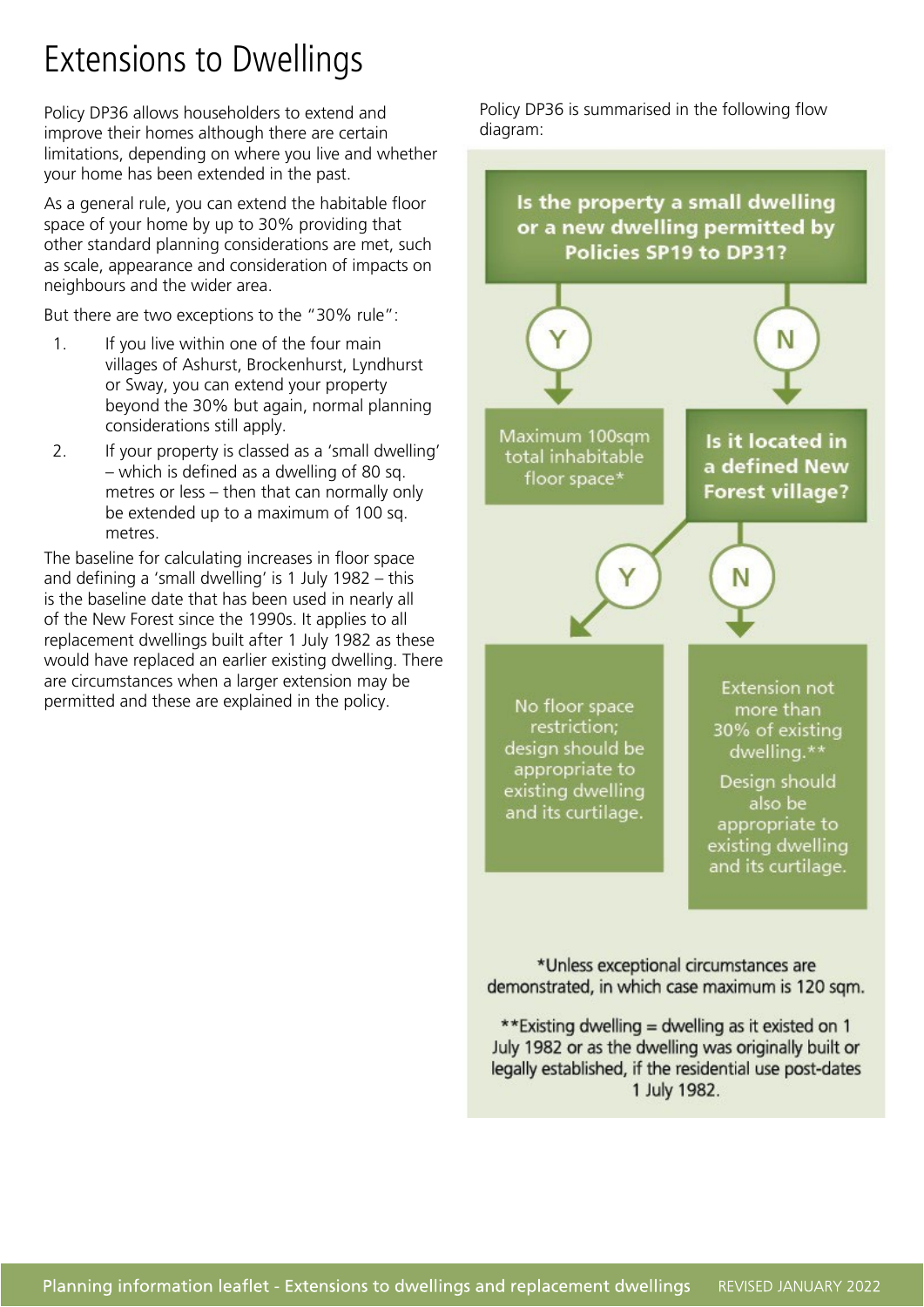The full policy (DP36: Extensions to Dwellings) and the supporting text, as it appears in the local plan, is set out below:

#### Policy DP36: Extensions to Dwellings

Extensions to existing dwellings will be permitted provided that they are appropriate to the existing dwelling and its curtilage.

In the case of small dwellings and new dwellings permitted by Policies SP19 to DP31 of this Local Plan, the extension must not result in a total habitable floorspace exceeding 100 square metres. In the case of other dwellings (not small dwellings) outside the defined villages the extension must not increase the floorspace of the existing dwelling by more than 30%.

In exceptional circumstances a larger extension may be permitted to meet the genuine family needs of an occupier who works in the immediate locality. In respect of these exceptional circumstances, the total internal habitable floorspace of an extended dwelling must not exceed 120 sq.metres.

Extensions will not be permitted where the existing dwelling is the result of a temporary or series of temporary permissions or the result of an unauthorised use.

- original dwelling means the dwelling as first built
- existing dwelling means the dwelling as it existed on 1 July 1982, or as the dwelling was originally built or legally established, if the residential use postdates 1 July 1982
- small dwelling means a dwelling with a floor area of 80 sq. metres or less as it existed on 1 July 1982, or as the dwelling was originally built or legally established, if the residential use post-dates 1 July 1982
- floorspace of original, existing and small dwellings will be measured as the total internal habitable floorspace of the dwelling but will not include floorspace within conservatories (footnote 41), attached outbuildings and detached outbuildings (irrespective of whether the outbuilding's current use is as habitable floorspace)
- floorspace of proposed extensions will include conservatories and attached outbuildings and any habitable floorspace provided within a detached outbuilding
- a conservatory is defined as having not less than three-quarters of the area of its roof and not less than one-half of the area of its external walls made of clear or translucent material
- a modest basement will not normally be regarded as habitable floorspace. However, some judgement will need to be applied in terms of whether it is genuinely a secondary space in association with the main dwelling. Key criteria to consider include availability of light; size (in relation to the main dwellings); access; use; layout and headroom. Basements to houses set into a hillside with any form of exposed elevation will usually be treated as habitable accommodation
- genuine family need is defined as an exceptional and unique family need that could not have been reasonably anticipated at the time of purchase of the property. For example, additional floorspace may be required to cater for specialist equipment and facilities required in connection with an unforeseen event, such as a severe disability arising from an accident whilst in occupation of the property; but, it normally would not cater for the needs of growing families or the need to care for elderly relatives, as these needs are not considered to be so 'exceptional' as to warrant a departure from the floorspace restrictions set out in this policy

Footnote 41- This only applies to conservatories in New Forest District that have previously been permitted as an 'exception' to policy and which are the subject of a planning condition that limits their use as a conservatory.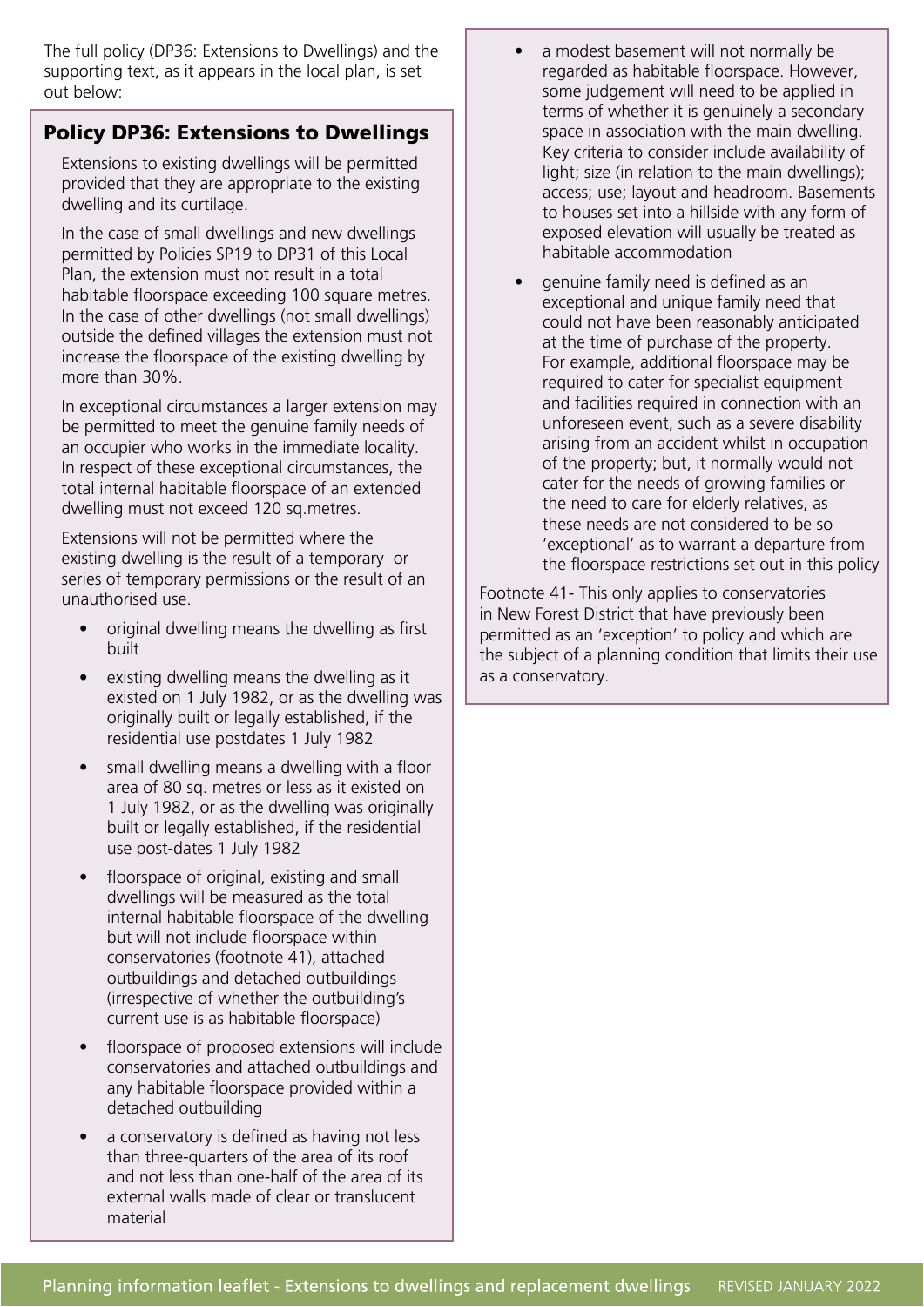### Further guidance on measuring floorspace (existing and proposed)

#### Calculation of Habitable Floor Space

This is calculated as gross internal floor space including all floors and stairwells.

#### Accommodation within the Roof Space

This is included in the calculation of habitable floor space where there is natural light (e.g. via a dormer window or roof light), a permanent stair case and headroom of 1.5 metres or more.

#### Double Height Living Rooms

As planning permission is not required to extend or add a mezzanine floor within a dwelling, double height living rooms with glazing up to what would be first floor, will be regarded as having two floors. Where glazing is not proposed at first floor level, there may be scope to include only the ground floor subject to a restriction on any further windows at first floor level (if it is likely that any further accommodation will exceed floor space limits).

#### Attached Outbuildings

The policy excludes attached outbuildings when calculating the existing internal floor space. Outbuildings are normally defined as subsidiary buildings which have not been designed or built for habitable use as part of the main dwelling. Examples include log stores, sheds, carports, garages and greenhouses. Outbuildings will often be distinguishable from the main dwelling both in their visual appearance and physical construction. Attached garages may be excluded from calculations where there is no internal connection, they retain the appearance and all the characteristics of a garage and their future use as a garage can be suitably controlled through an appropriate condition.

#### Open-Sided Areas Covered by a Roof

#### Verandas

May be excluded from calculations if they are constructed of lightweight materials and are conditioned to remain open.

#### Porches

If the porch is more than the permitted development allowance, this is included in the floor space calculation. If the porch is open-sided, it would not be included in the floor space calculation. Open-sided areas more than the permitted development allowance will be conditioned to remain open.

#### **Balconies**

The covered space below a balcony/terrace will be included within the calculations (as it could be enclosed), but the floorspace of the balcony/terrace is not included.

#### Chimneys

External chimney breasts are excluded.

#### **Basements**

A modest basement with no external door or window openings will not normally be regarded as habitable floorspace. However, some judgement will need to be applied in terms of whether it is genuinely a secondary space in association with the main dwelling. Key criteria to consider include:

- Availability of light;
- Size (and relation to the main dwelling)
- Access
- Use
- **Layout**
- Headroom

Basements should not contain habitable accommodation. Appropriate secondary spaces would include storage and plant equipment but would not include car parking areas.

Basements to houses set into a hillside with any form of exposed elevation will usually be treated as habitable accommodation.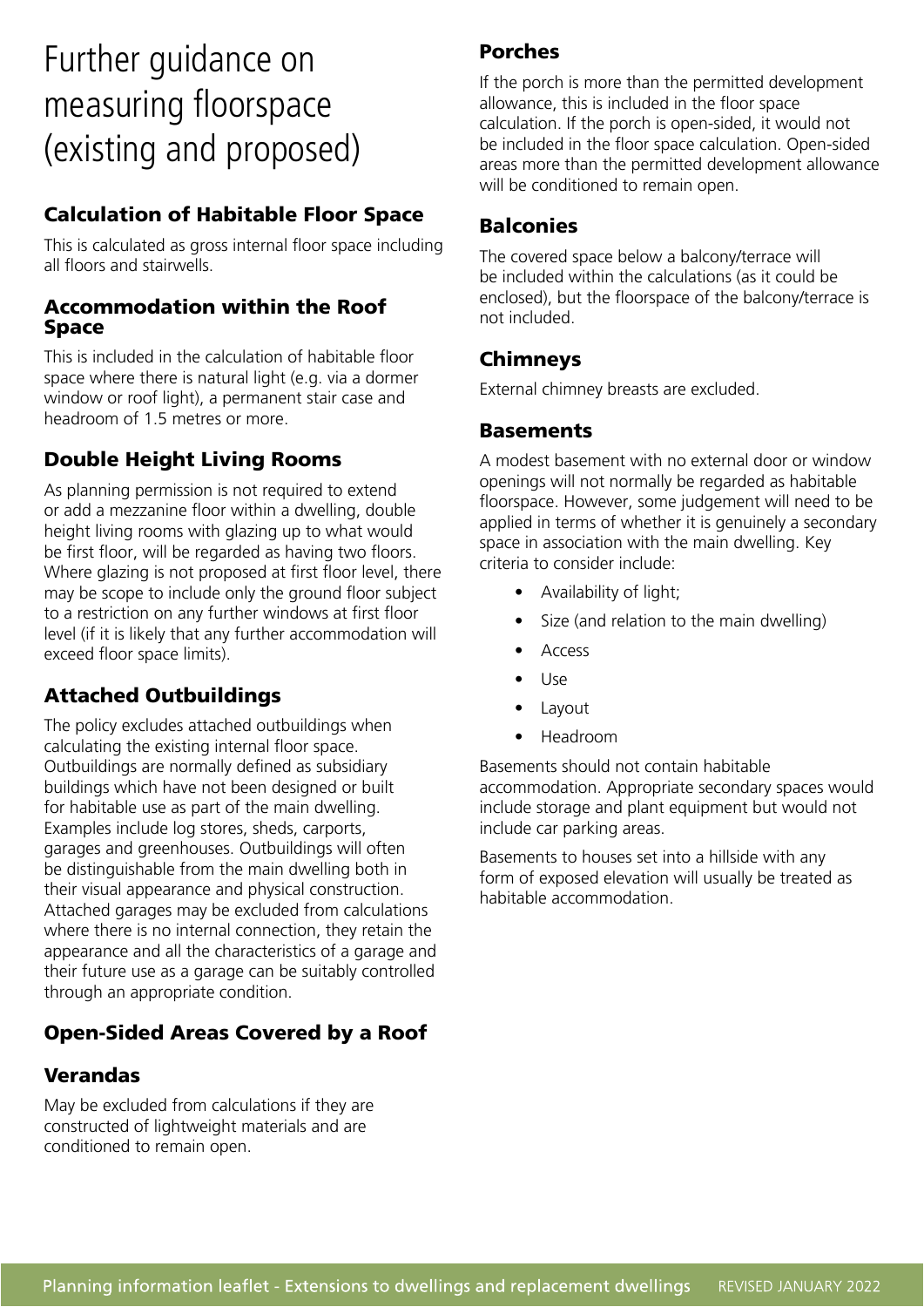### Conservatories allowed under previous exemptions policy

Under previous policies in New Forest District, conservatories of up to 20 square metres were allowed as an "exception" to policies relating to floor space subject to a planning condition limiting their use as a conservatory.

This 'exemption' policy ceased to apply on adoption of the first Park wide Local Plan in 2010 although the Authority has subsequently allowed the replacement of such conservatories on a strict 'like for like' basis where the replacement structure continues to comply with the definition of a conservatory contained within the supporting text to Policy DP36.

However, in light of sustainability and tranquility considerations , a revised approach of allowing their adaption or replacement with a more solid roof and/ or external walls may be considered acceptable, subject to the footprint, scale and siting of the adapted/replaced 'conservatory' being the same as before with no increase in floor area. Any increase in height of the adapted/replaced 'conservatory' must be kept to the absolute minimum and limited to what is reasonably required to achieve the necessary thermal insulation to the roof.

In circumstances where adaptions to, or replacement of, a previously exempt conservatory are permitted, the floorspace of the former conservatory will continue to be excluded from the floorspace calculations in consideration of future proposals to extend and/or replace the dwelling. This will be made clear through an informative attached to any planning permission granted.

### Replacement Dwellings

Policy DP35 relates to replacement dwellings and states that a replacement dwelling, located outside of the defined villages, should be of no greater floorspace than the existing dwelling. However, should there be further scope to extend the existing dwelling (before it is replaced), then as a pragmatic approach, an extension that would be compliant with Policy DP36 may be allowed at the same time as the replacement, providing it reads as an "extension" and the additional floorspace does not increase the overall bulk of the replacement dwelling.

When considering proposals to extend (or even replace) a replacement dwelling, the 'base point' for calculating the floorspace of the property remains the 1July 1982. In the case of new dwellings built after

1 July 1982 (where no dwelling previously existed), including their subsequent replacements, then the baseline is the date on which that 'new' dwelling was first built. In other words, you only consider the dwelling as originally built, or when it was legally established to mean 'existing dwelling' if the first instance of residential use post-dates 1 July 1982.

A policy that sets a proportionate limit on enlargements to dwellings must have a base date and this must apply to all proposals, whether extensions or replacements. Paragraph 7.79 of the Local Plan expands upon the reasoning behind Policy DP36 and the limitations imposed upon extensions:

"Proposals to incrementally extend dwellings in a nationally designated landscape can affect the locally distinctive character of the built environment of the New Forest. In addition, extensions can over time cause an imbalance in the range and mix of housing stock available. For these reasons it is considered important that the Local Plan continues to include a clear policy to guide decisions for extensions to dwellings. Successive development plans for the New Forest have included such policies which strike an appropriate balance between meeting changes in householder requirements and maintaining a stock of smaller sized dwellings."

This approach ensures that a replacement dwelling only gets a 30% allowance once. If the dwelling is subsequently replaced and enlarged at the same time, there is no additional 30%, which would be contrary to the aims of successive Local Plan policies which seek to maintain a stock of smaller sized dwellings.

### Case Study

Planning permission was granted in 1992 for a replacement dwelling. The former dwelling it replaced was built in 1975 and at the time of the 1992 planning application, it had not been previously extended. The approved 1992 replacement dwelling therefore included an additional 30% of floorspace.

In 2021, a new owner wishes to extend the dwelling further. However, as a dwelling was already clearly established on this site prior to 1 July 1982 and was then replaced and enlarged post 1 July 1982 (using all of the floorspace allowance), no further increase in habitable floorspace would be allowed under Policy DP36.

The base point is not the date the replacement dwelling was built.